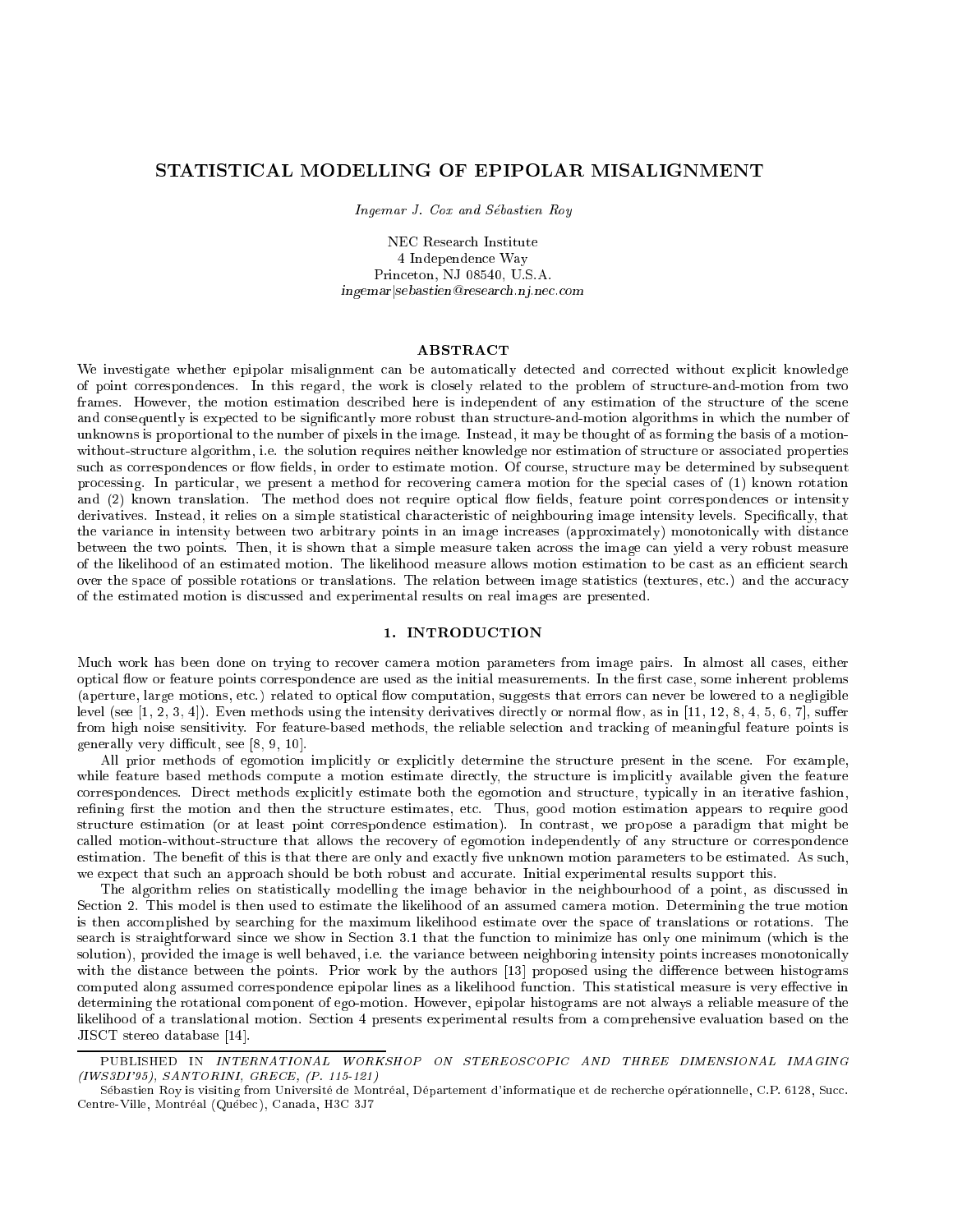

Figure 1: Intensity distribution for a chosen horizontal distance  $\vec{\delta} = (4, 0)$ .

#### 2. A STATISTICAL MODEL OF IMAGE INTENSITIES

A simple statistical model is used to represent image behavior around a point. Consider the intensity distribution in the neighbourhood of a given point  $\vec{p}$ , in a single image A. We assume that the probability of a point  $I_A(\vec{p}+\vec{\delta})$  having intensity a conditioned on a given point  $\vec{p}$  with intensity b has a Normal distribution, assuming the distance between the two points is sufficiently small. Thus we have

$$
P(I_A(\vec{p} + \vec{\delta}) = a | I_A(\vec{p}) = b) = G_{[b; \sigma^2(\vec{\delta})]}(a) = \frac{1}{\sqrt{2\pi\sigma^2(\vec{\delta})}}e^{-(a-b)^2/2\sigma^2(\vec{\delta})}
$$
(1)

where  $G_{[b,\sigma^2(\vec{\delta})]}(x)$  is a Gaussian distribution with mean b and variance  $\sigma^2(\vec{\delta})$ . The variance  $\sigma^2(\vec{\delta})$  is a function of the distance  $\|\vec{\delta}\|$ . This property is intuitively related to the correlation present in a scene and is experimentally verified next.

For a given image, we can evaluate the parameters of the distributions, namely  $\sigma^2(\vec{\delta})$ , for all possible separations  $\vec{\delta}$  within a selected neighbourhood. For a given  $\vec{\delta}$ , we wish to evaluate the distribution of the samples

$$
s_i(\vec{\delta}) = I_A(\vec{p_i} + \vec{\delta}) - I_A(\vec{p_i}), \quad 1 \leq i \leq n
$$

taken over all  $\vec{p}_i$  points in the image. Note that the mean of this sample is always 0. The variance  $\sigma^2(\vec{\delta})$  is obtained from the samples as

$$
\sigma^2(\vec{d}) = \frac{1}{n-1} \sum_n s_i(\vec{\delta})^2 = \frac{1}{n-1} \sum_n I_A(\vec{p_i} + \vec{\delta}) - I_A(\vec{p_i})
$$
\n(2)

where *n* is the number of samples taken.

In order to determine the validity of the Gaussian assumption. We calculated these statistics for a variety of images. Figure (1) shows the distribution of intensities a fixed horizontal distance,  $\vec{\delta} = (4,0)$ , from an arbitrary image point. It is evident that the Gaussian model of Equation (1) is a good approximation to the experimental curve of Figure (1).

Once the variance is estimated for all  $\vec{\delta}$  such that  $\|\vec{\delta}\| \leq r_{max}$  where  $r_{max}$  is the maximum size of the neighbourhood, we have a useful global statistic that describes the local behavior of image intensities. This statistic is experimentally determined by directly measuring the distribution of intensity values in the neighbourhood of all pixels in an image. For the images shown in Figure 2, the variance of the distributions are shown in Figure 3 for a neighbourhood of 50 pixels around the reference point. The darker a point, the smaller the variance. The mean of the distributions is not shown here since it is always very close to the predicted value (the value of the reference pixel). Figure 3 indicates that the variance increases approximately monotonically with distance, with a single minimum centered at  $\vec{\delta}=(0,0).$  This property is exploited to derive the likelihood measure in Section 3. Note, also, that while the relationship between variance and distance is monotonically increasing, it is not isometric, indicating that intensities are more correlated in certain directions, as expected. For example, the "Parking meter" of Figure 2A is clearly more correlated in the vertical direction and this is evident in Figure 3A in which the variance increases more slowly with distance in the vertical direction.

Our experimental observations indicate that most natural images are well behaved. Only images featuring highly correlated textures or that are highly non-stationary generally present badly-behaved variance functions (non-monotonic, multiple minima). By examining how well behaved the variance function is, it should be possible to measure how accurate the method is.

#### 3. EVALUATING ALIGNMENT

We propose to determine the translation or rotation between two frames via an efficient search. If the rotation is known, then it is necessary to evaluate the likelihood of an assumed translation  $T$ , and vice versa for rotation  $R$ . For a given point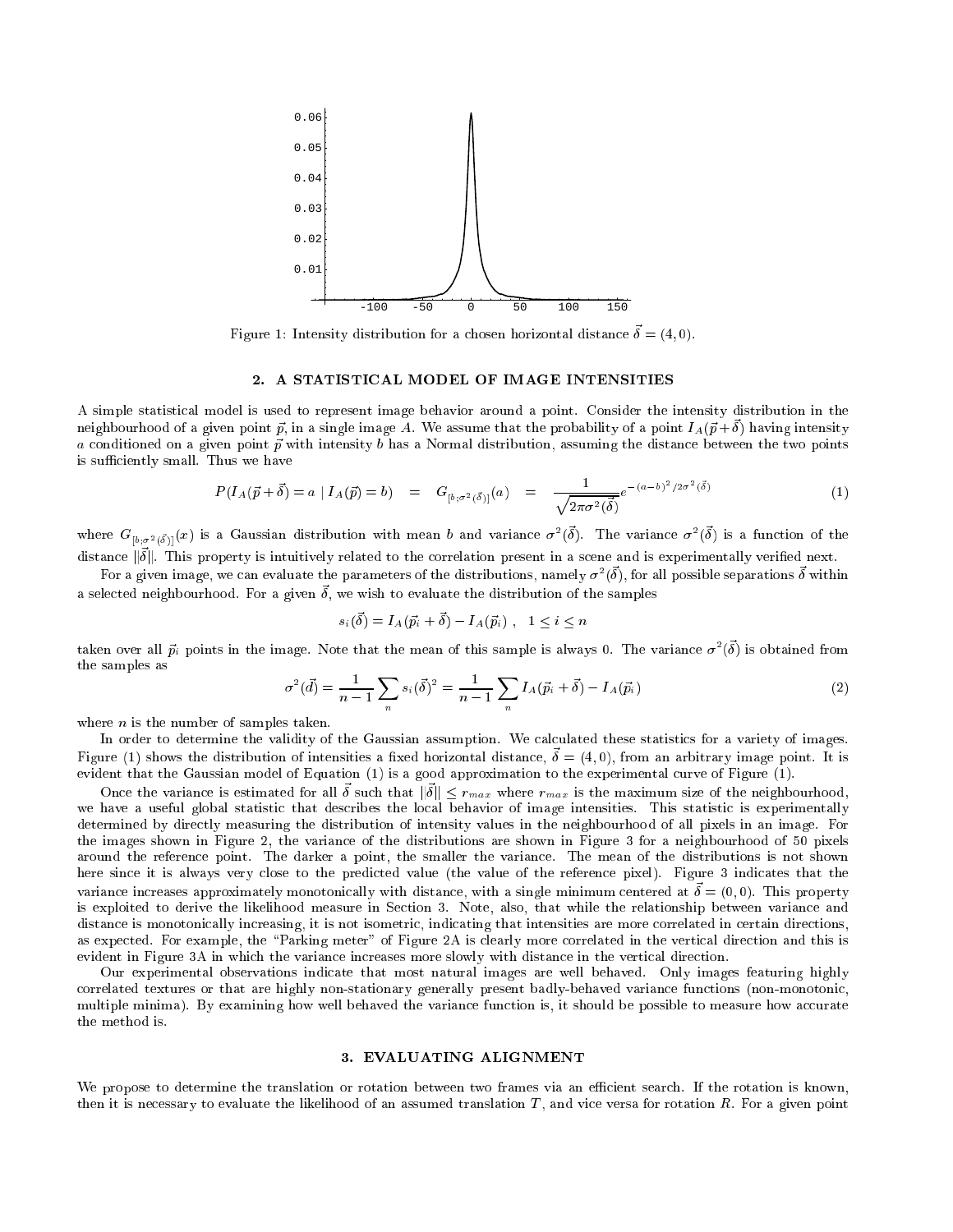

Figure 2: Four images from the JISCT database. A) parking meter, B) birch, C) shrub, D) tree.



Figure 3: Variance functions  $\sigma^2(\vec{\delta})$  for the images A) parking meter, B) birch, C) shrub, D) tree. Distances along the axis are in pixels. Darker points have smaller variance.

 $I_A(\vec{p})$  in image A and a camera motion, we can compute the corresponding point  $I_B(\vec{p}_{\infty})$  (the zero-disparity point) in image B that has infinite depth, as well as the focus of expansion (FOE), see Figure 4. A known translation but unknown rotation implies that the FOE is known but the point  $I_B(\vec{p}_{\infty})$  has unknown location. Conversely, a known rotation but unknown translation implies that the corresponding point  $I_B(\vec{p}_{\infty})$  in image B is known but the location of the FOE is not. Since we do not know the real depth of point  $I_A(p)$ , we can only assume that the actual corresponding point  $I_B(p^z)$  is somewhere in the neighbourhood of point  $I_B(\vec{p}_{\infty})$ , depending on the unknown depth z. In fact, it is always located on the line joining the true  $I_B(\vec{p}_{\infty})$  and the true focus of expansion. Since the points  $I_A(\vec{p})$  and (the unknown)  $I_B(\vec{p}_z)$  correspond, the variance function around  $I_B(\vec{p}_z)$  should be identical to that of  $I_A(\vec{p})$ .

For the case of unknown translation, a line segment,  $u$ , of length  $r_{max}$  is selected starting at the zero-disparity point  $I_B(\vec{p}_{\infty})$  and oriented toward the candidate FOE. The value of  $r_{max}$  is chosen to reflect the maximum disparity expected. A candidate FOE provides a candidate translation and vice versa. If we select a number of sample intensity values  $u_i$  along the segment u and define the error measure  $e_u$  as

$$
e_u = \sum_{i=1}^n (u_i - I_A(\vec{p}))^2
$$
\n(3)



Figure 4: Basic geometry for known rotation. For a given  $I_A(p^2)$ , its unknown corresponding point  $I_B(p^2)$  is on the line joining  $I_B(\vec{p}_{\infty})$  and the FOE.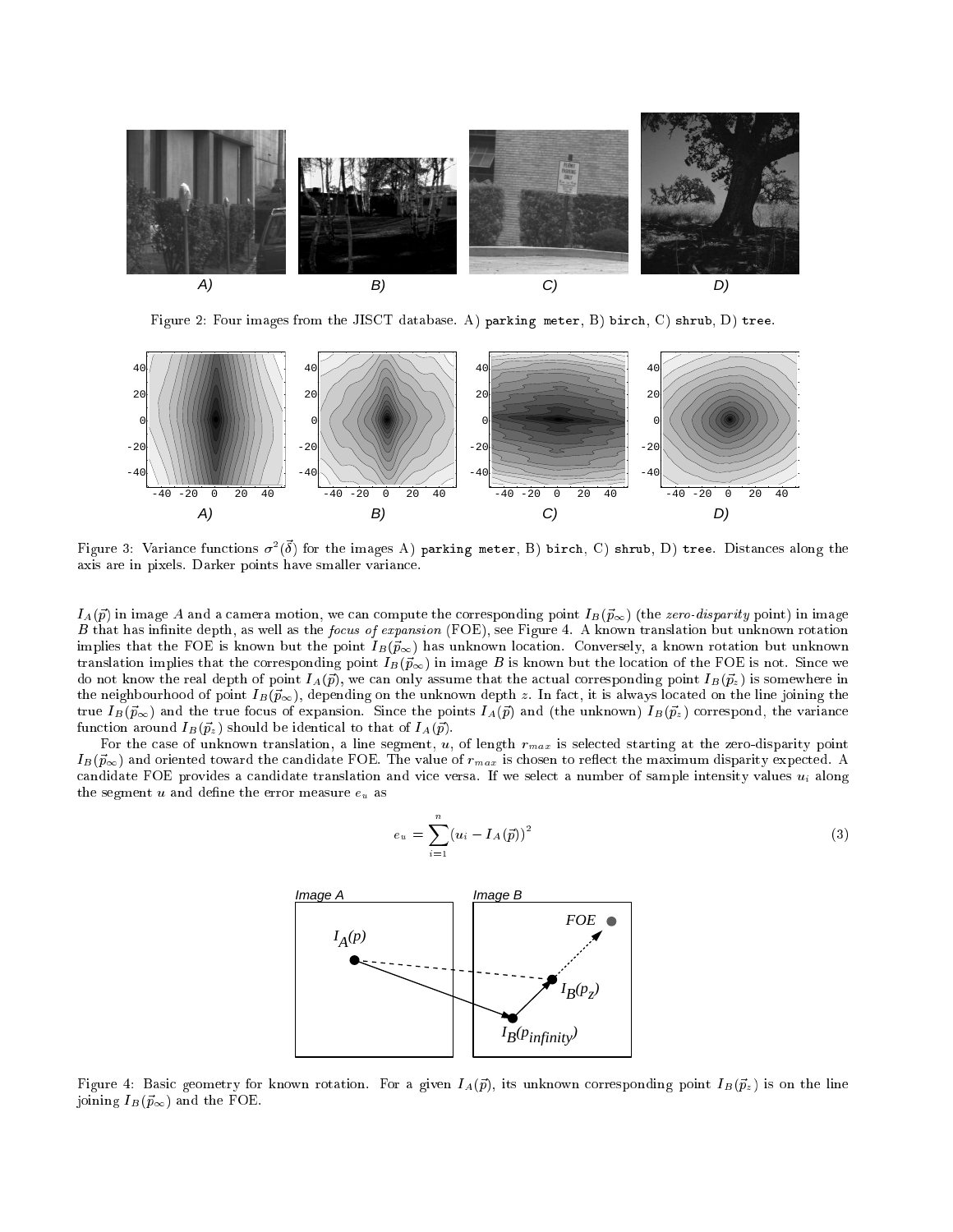

Figure 5: Analytic error function for a typical variance function.

then  $e_u$  will be a minimum when the segment u contains  $I_B(\vec{p}_z)$ , and thus points towards the FOE. An example of the error function  $e_u$  is shown in Fig. 5. For a typical variance function defined as

$$
\sigma^2(\vec{\delta}) = \frac{2\|\delta\|^2}{\|\delta\|^2 + 50}
$$

an analytic error curve is computed for segments over an interval of 0° to 90° and shows a single minimum at 45°, the angle at which the line segment is correctly oriented towards the true FOE. This minimum exists and is unique when the variance function of the images is well behaved. Section 3.1 discusses this point in detail. We can now use this property to estimate if a candidate FOE is good. If we select a number of points  $I_A(\vec{p}_i)$  and compute the sum of the individual line segment error measures  $e_{qi}$  where  $q_i$  is the segment starting at  $I_A(\vec{p}_i)$  and pointing toward the candidate FOE, we expect all these error measures to be simultaneously a minimum if this candidate FOE is indeed the true FOE. We thus use the sum of the individual line segment error measures as a global estimate of the likelihood of the FOE. In the case of well behaved images (see below) we expect only one minimum and can do a simple search for the exact FOE based on gradient descent.

It is easy to change this method to estimate rotation by fixing the FOE (known translation) and selecting candidate points  $I_B(\vec{p}_{\infty})$  associated with candidate rotations.

#### 3.1. Existence of a single minimum

In this section we show that for well behaved images, a single minimum of the error measure  $e_u$  of Equation 3 is observed when a segment u contains  $I_B(\vec{p}_z)$  and joins the true zero-disparity point and the true FOE. We define a well behaved image as one that possesses a monotonically increasing variance function. Since by definition this function always has a global minimum at  $(0,0)$ , this condition is enough to insure that the likelihood function possesses a unique minimum. This is demonstrated next.

Consider a segment u in the neighbourhood of  $\vec{p}_z$ , starting at  $\vec{p}_\infty$ , and containing n sample intensities as depicted in Figure 6. Then from the distribution property we can say that each sample behaves like a random variable  $u_i$  with distribution

$$
f(u_i) = G_{[I_A(\vec{p});\sigma^2(\vec{d}_{u_i})]}(u_i)
$$

where  $\vec{d}_{u_i}$  is the distance  $(x,y)$  from sample  $u_i$  to position  $\vec{p}_z$ , the unknown location of the corresponding point to  $I_A(\vec{p})$ . From Equation 3, the error measure  $e_u$  is a random variable defined as

$$
e_u = \sum_{i=1}^n (u_i - I_A(\vec{p}))^2
$$

with an expectation value defined as

$$
E(e_u) = E(\sum_{i=1}^n (u_i - I_A(\vec{p}))^2) = \sum_{i=1}^n \sigma^2(\vec{d}_{u_i})
$$

Suppose we now take a second segment v starting also at  $\vec{p}_{\infty}$ , but closer to the point  $\vec{p}_{z}$ . A set of samples  $v_i$  is chosen with the same sampling as segment  $u$ . The error measure  $e<sub>v</sub>$  is defined as the random variable

$$
e_v = \sum_{i=1}^n (v_i - I_A(\vec{p}))^2
$$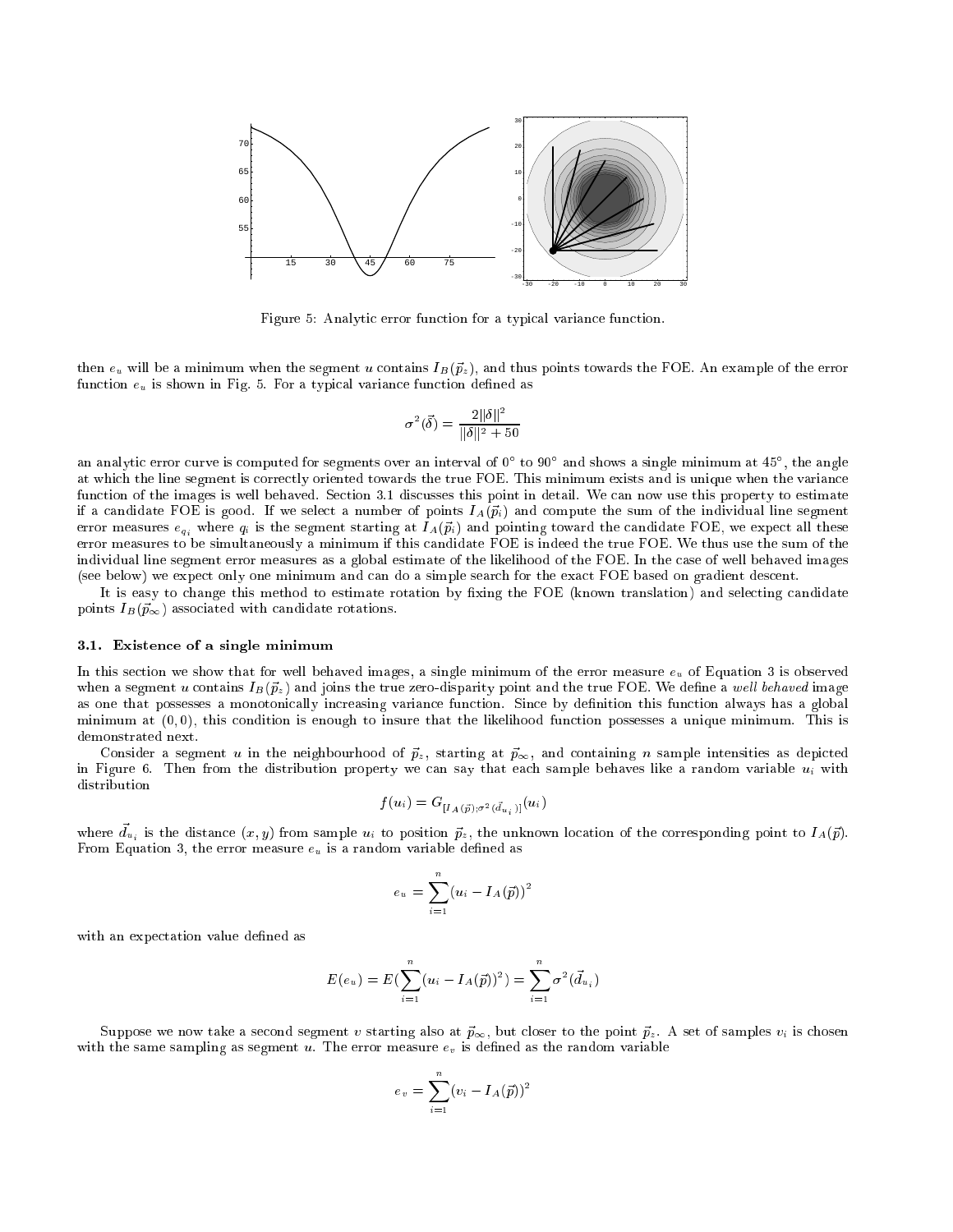

Figure 6: Error function for two segments u and v. When v is closer to  $\vec{p}_z$  then u, its expectation is smaller for a well behaved variance function. A) Unknown translation. B) Unknown rotation.

which has an expected value

$$
E(e_v) = \sum_{i=1}^n \sigma^2(\vec{d}_{v_i})
$$

where  $\vec{d}_{v_i}$  is the distance  $(x,y)$  from sample  $v_i$  to position  $\vec{p}_z$ . We now wish to show that the expectation of  $e_v$  is always smaller then  $E(e_u)$ . First, it is straightforward to see that

$$
\|\vec{d}_{v_i}\| < \|\vec{d}_{u_i}\| \quad , \quad \forall i
$$

since v is a rotated version of u toward  $\vec{p}_z$ , except for the special pathological case where  $\vec{p}_z = \vec{p}_{\infty}$ . Second, the variance function  $\sigma^2(\vec{d})$  is assumed to be monotonically increasing with  $\|\vec{d}\|$  from  $\vec{p}_z$ . From these two observations, we can immediately conclude that

$$
\sigma^2(\vec{d}_{v_i}) < \sigma^2(\vec{d}_{u_i}) \quad , \quad \forall i
$$

It then follows that

$$
E(e_v) = \sum_{i=1}^n \sigma^2(\vec{d}_{v_i}) < \sum_{i=1}^n \sigma^2(\vec{d}_{u_i}) = E(e_u)
$$

which shows that as we get closer to the segment containing  $I_B(\vec{p}_z)$ , the expected error value gets smaller until it reach a minimum when the candidate FOE correspond to the true FOE. As long as the variance function is monotonic, this minimum is guaranteed to exist and is unique.

The same procedure is applied for rotation estimation, just reversing the FOE and the zero-disparity point.

## 4. EXPERIMENTAL RESULTS

An number of experiments where conducted on natural images, for different ranges of camera translation and rotation. For translation estimation, Figure 7 shows the error functions obtained for the images of Figure 2. The likelihood is shown ror various angles (±45°) around an arbitrary translation which, in this case, is pure horizontal displacement. In the four cases, the minimum should be located in the center at (0 ,0 ). At this point, we observe an irregularity which is an artifact of bi-cubic intensity interpolation. The error in the location of the likelihood minimium is between 1 and 3 quantization units, corresponding to 2:25 to 6:75 degrees of accuracy. These results compare favorably with other methods [4, 8] which give a FOE localization error of around 9 degrees. Moreover, it is believed that these results would be improved if a finer quantization search had been performed.

For rotation estimation, Fig. 8 shows the error functions for a range of  $\pm 45^{\circ}$  around three differents axis (X, Y, and Z). Here, the minimum should and is observed to be at  $0^{\circ}$ . It should be noted that for large rotation around the X or Y axis, the likelihood function becomes noisy because of the small overlap between the images.

For all these results, around 4% of the points of the images are randomly selected to yield between 2500 and 3000 (9700 points for the tree image) line segments for likelihood estimation. Up to 25 samples are taken along each segment and used

<sup>1</sup> Since translation is only known up to a scale factor, it is represented as a unit vector on a sphere, which can be characterized by two angles. A purely norizontal motion is represented by (0°,0°), a purely vertical motion is denoted by (0°,90°) and a motion along the optical axis by (90 , 0 ).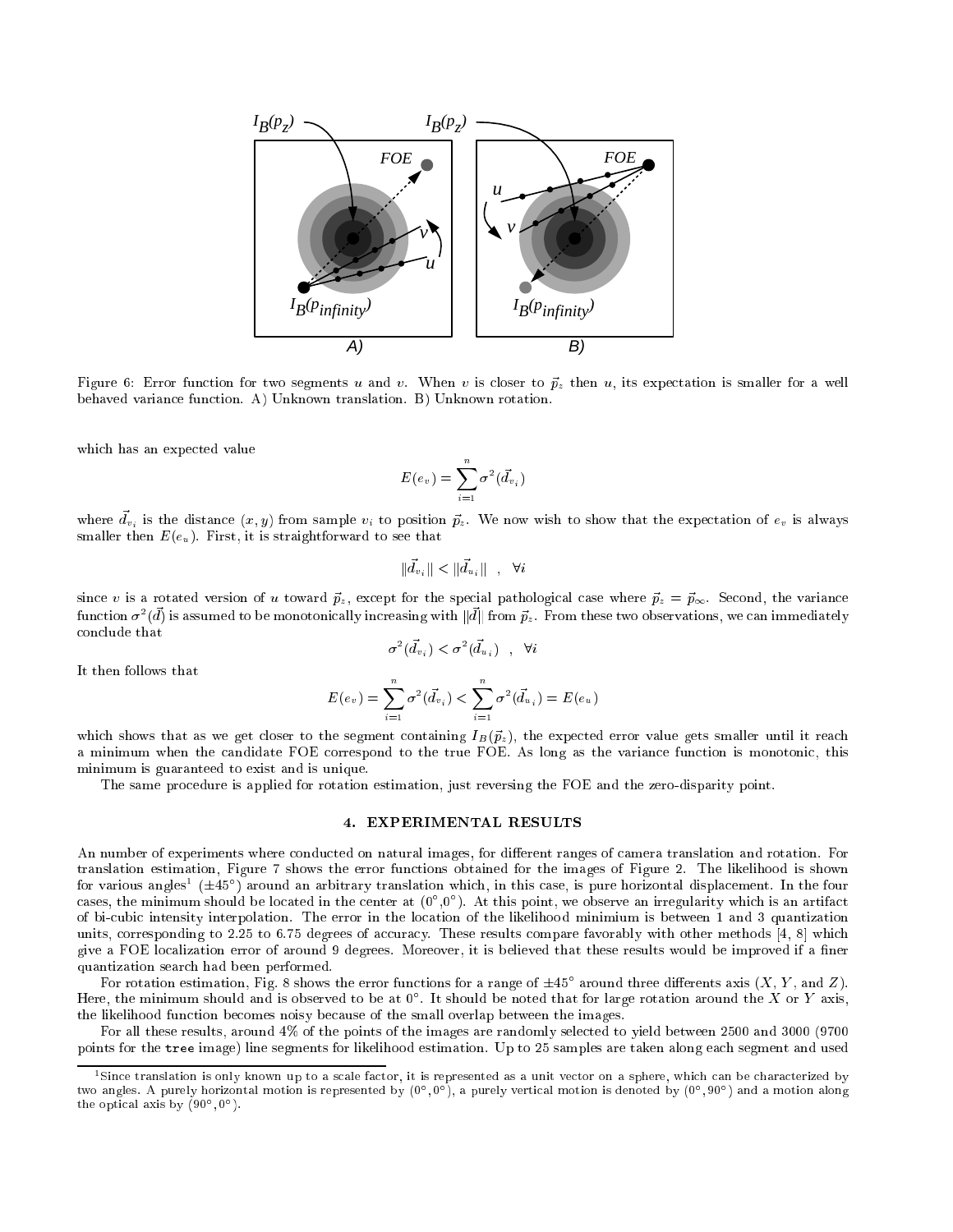

Figure 7: Translation error functions for images A) parking meter, B) birch, C) shrub, D) tree. The position of the FOE should be at (0 ,0 ). Ligher points show smaller error. The axis represents rotation in degrees from reference translation  $(1, 0, 0)$ , see footnote. The cross denotes the observed minimum of the likelihood function.



Figure 8: Rotation error functions for images A) parking meter, B) birch, C) shrub, D) tree. Rotation likelihood on a range of  $\pm 45^{\circ}$  around the X, Y, and Z axis are presented. The true rotations are located at  $0^{\circ}$ .